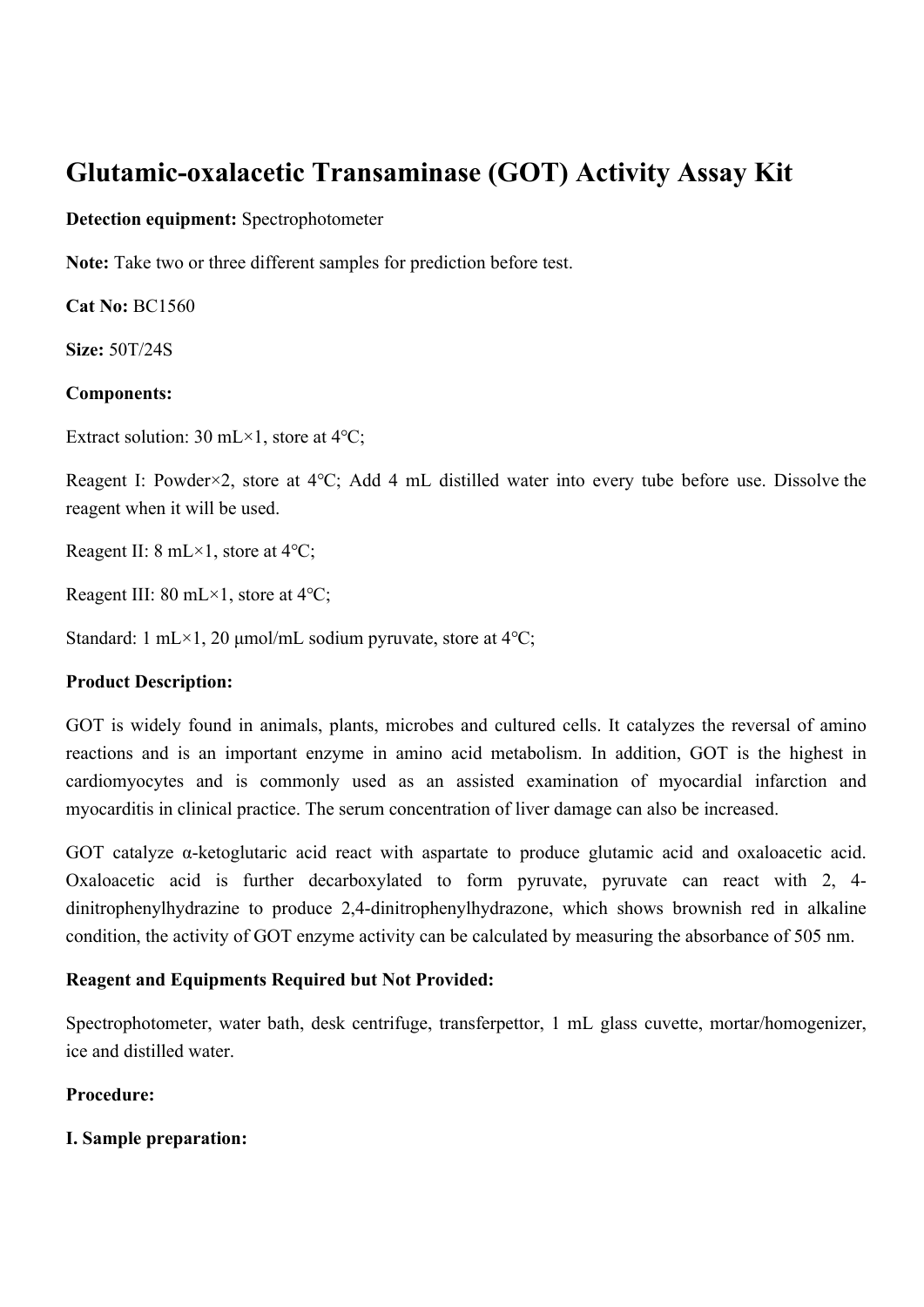1. Cells or microorganism: collect sample to centrifuge tube, discard supernatant, accordance sample : extract solution=5 million : 1. Ultrasonic smash cells or microorganism(power 20%, ultrasonic 3s, interval 10s, repeat 30 times). 3500 g centrifuge at 4℃ for 10 min, take supernatant on ice is ready for test.

2. Tissue: add 1 mL extract solution to 0.1 g tissue homogenate on ice, 3500 g centrifuge at 4℃ for 10 min, take supernatant on ice is ready for test.

3. Serum: directly detect.

# **II. Detect procedure:**

- 1. Preheat spectrophotometer for 30 min, adjust wavelength to 505 nm, set zero with distilled water.
- 2. Standard curve detection

Firstly, the standard is diluted to 2 μmol/mL with distilled water, and the corresponding concentration standard tube is obtained by mixing the standard and reagent according to the table below:

| Standard $(\mu L)$ | Reagent I $(\mu L)$ | Standard tube (µmol/mL) |
|--------------------|---------------------|-------------------------|
| 120                | $\overline{0}$      | $\overline{2}$          |
| 90                 | 30                  | 1.5                     |
| 60                 | 60                  | $\mathbf{1}$            |
| 45                 | 75                  | 0.8                     |
| 24                 | 96                  | 0.4                     |
| 12                 | 108                 | 0.2                     |
| 6                  | 114                 | 0.1                     |
| 3                  | 117                 | 0.05                    |
| $\boldsymbol{0}$   | 120                 | $\boldsymbol{0}$        |

3. Add following reagents to centrifuge tube

| Reagent name $(\mu L)$ | Test tube (At) | Control tube (Ac) | Standard tube (As) |
|------------------------|----------------|-------------------|--------------------|
| Sample                 | 20             |                   |                    |
| Reagent I              | 100            | 100               |                    |
| Standard solution      |                |                   | 120                |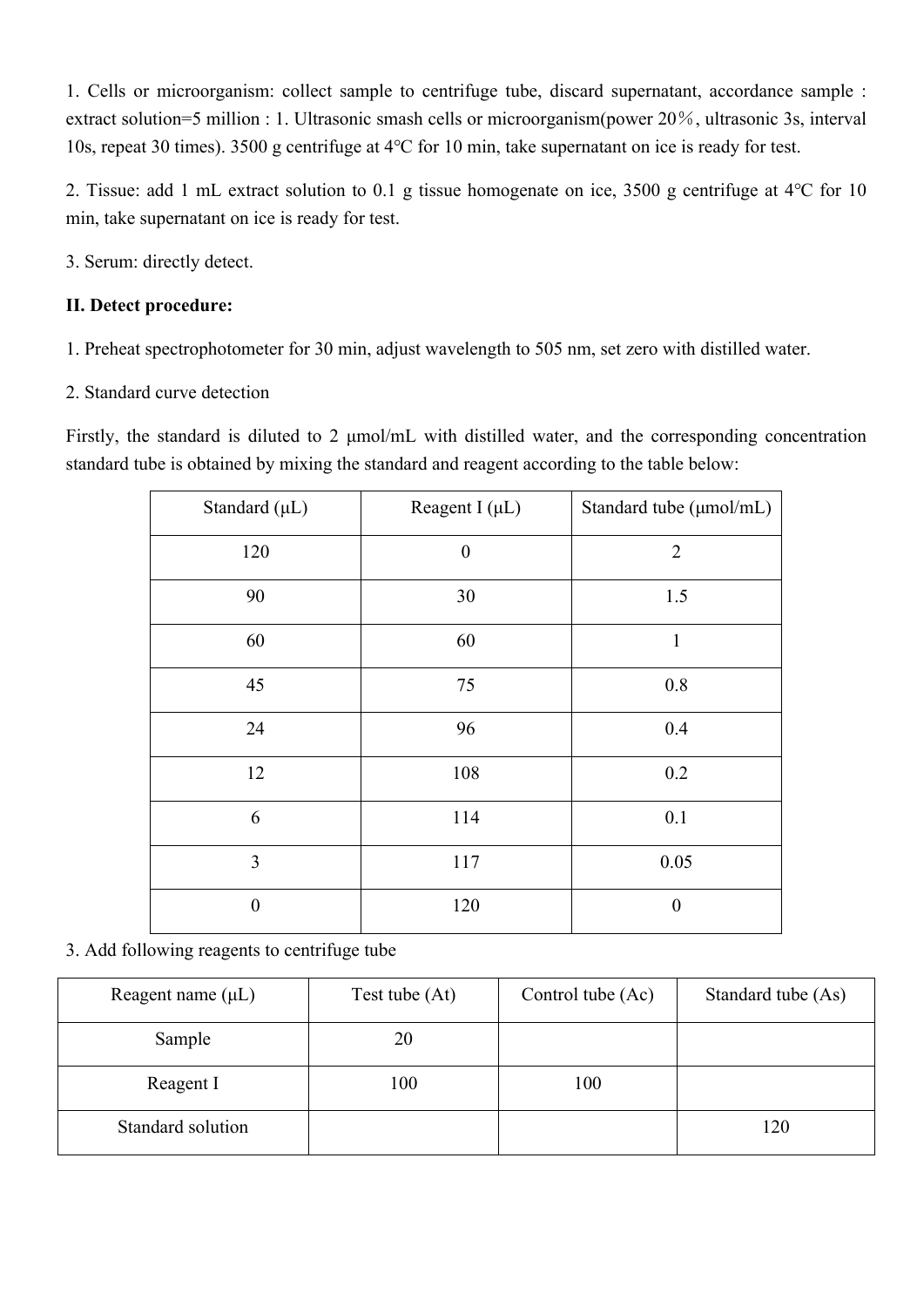| Mix thoroughly, incubate at $37^{\circ}$ C(mammal) or $25^{\circ}$ C(other animal) for 30 min.       |      |      |      |
|------------------------------------------------------------------------------------------------------|------|------|------|
| Reagent II                                                                                           | 100  | 100  | 100  |
| Sample                                                                                               |      | 20   |      |
| Mix thoroughly, incubate at $37^{\circ}$ C(mammal)or $25^{\circ}$ C(other animal)for 20 min.         |      |      |      |
| Reagent III                                                                                          | 1000 | 1000 | 1000 |
| Mix thoroughly, incubate at room temperature for 10 min, detect the absorbance at 505 nm wavelength. |      |      |      |

Note: 0 μmol/mL standard tube as the blank tube.

# **III. Calculation**

1. Standard curve

Using standard solution concentration as x axis, ∆A(As-Ab) as y axis, the equation y=kx+b is obtained. At-Ac is brought into the equation to calculate x value.

- 2. GOT activity calculation
- A. Sample weight

Unit definition: One unit of enzyme activity is defined as the amount of enzyme catalyzes the generation of 1 μmol pyruvic acid in the reaction system per minute every gram sample.

GOT(U/g weight)= $x \times (V_s + V_{RI}) \div (W \times V_s + V_{ST}) \div T = 12x \div W$ 

B. Protein concentration

Unit definition: One unit of enzyme activity is defined as the amount of enzyme catalyzes the generation of 1 μmol pyruvic acid in the reaction system per minute every mg protein.

GOT(U/mg prot)= $x \times (V_s + V_{RI}) \div (Cpr \times V_s) \div T = 12x \div Cpr$ 

C. Serum volume

Unit definition: One unit of enzyme activity is defined as the amount of enzyme catalyzes the generation of 1 μmol pyruvic acid in the reaction system per minute every mL serum.

 $GOT(U/mL)=x\times (Vs+V_{RI})+Vs+T=12x$ 

D. Cells amount

Unit definition: One unit of enzyme activity is defined as the amount of enzyme catalyzes the generation of 1 µmol pyruvic acid in the reaction system per minute every  $10<sup>4</sup>$  cells.